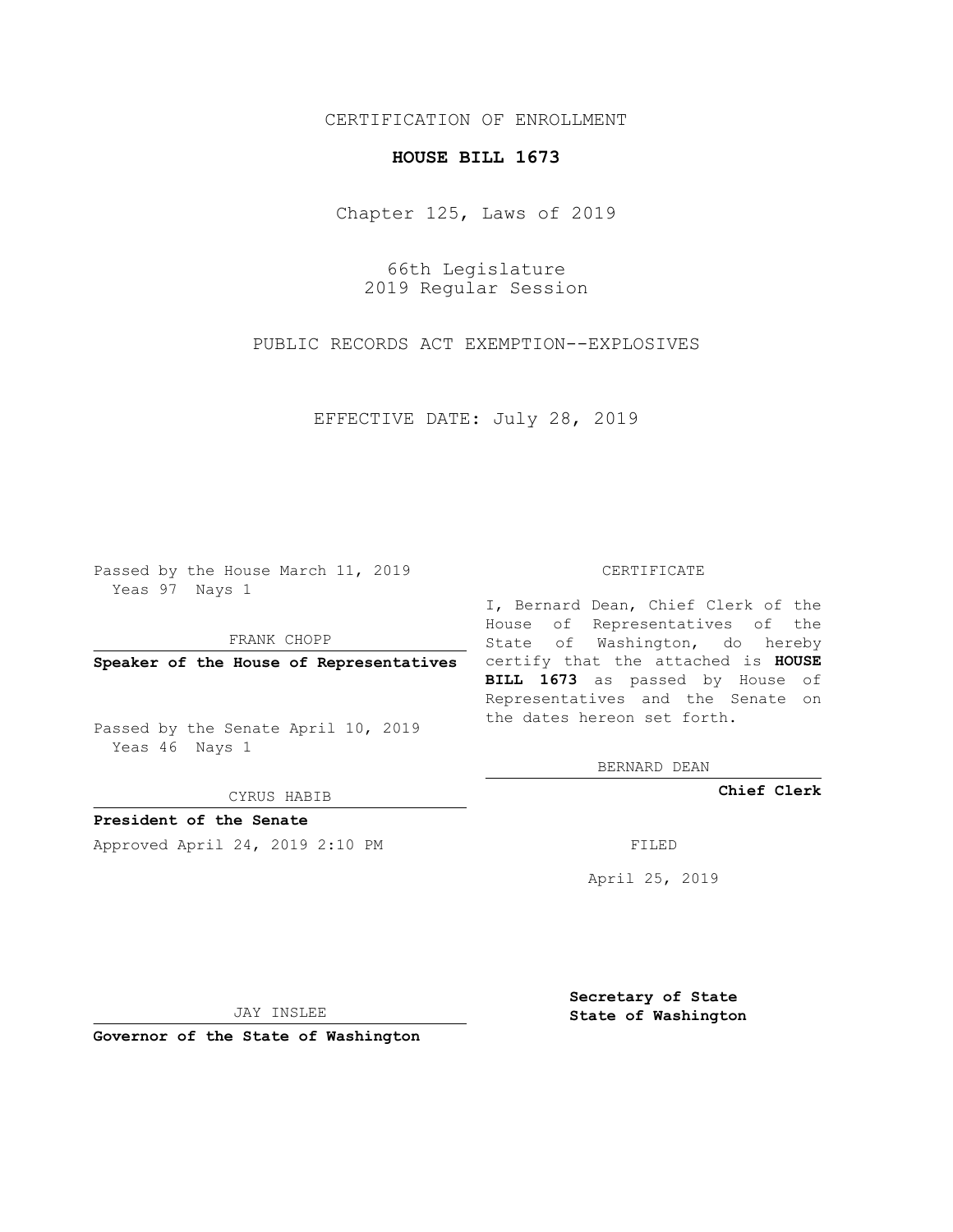## **HOUSE BILL 1673**

Passed Legislature - 2019 Regular Session

**State of Washington 66th Legislature 2019 Regular Session**

**By** Representatives Steele, Eslick, Goehner, and Riccelli

Read first time 01/28/19. Referred to Committee on State Government & Tribal Relations.

1 AN ACT Relating to exempting information relating to the 2 regulation of explosives from public disclosure; amending RCW 3 42.56.460; and adding a new section to chapter 42.56 RCW.

4 BE IT ENACTED BY THE LEGISLATURE OF THE STATE OF WASHINGTON:

5 **Sec. 1.** RCW 42.56.460 and 2005 c 274 s 426 are each amended to read as follows:6

7 (1) All records obtained and all reports produced as required by 8 state fireworks law, chapter 70.77 RCW, are exempt from disclosure 9 under this chapter.

10 (2) All records obtained and all reports submitted as required by 11 the Washington state explosives act, chapter 70.74 RCW, are exempt 12 from disclosure under this chapter. Nothing in this subsection (2) 13 shall be construed to restrict access to information related to the 14 regulatory duties or actions of any agency.

15 NEW SECTION. **Sec. 2.** A new section is added to chapter 42.56 16 RCW to read as follows:

 By December 1, 2023, the public records exemptions accountability committee, in addition to its duties in RCW 42.56.140, must prepare and submit a report to the legislature that includes recommendations on whether the exemption created in RCW 42.56.460(2) should be